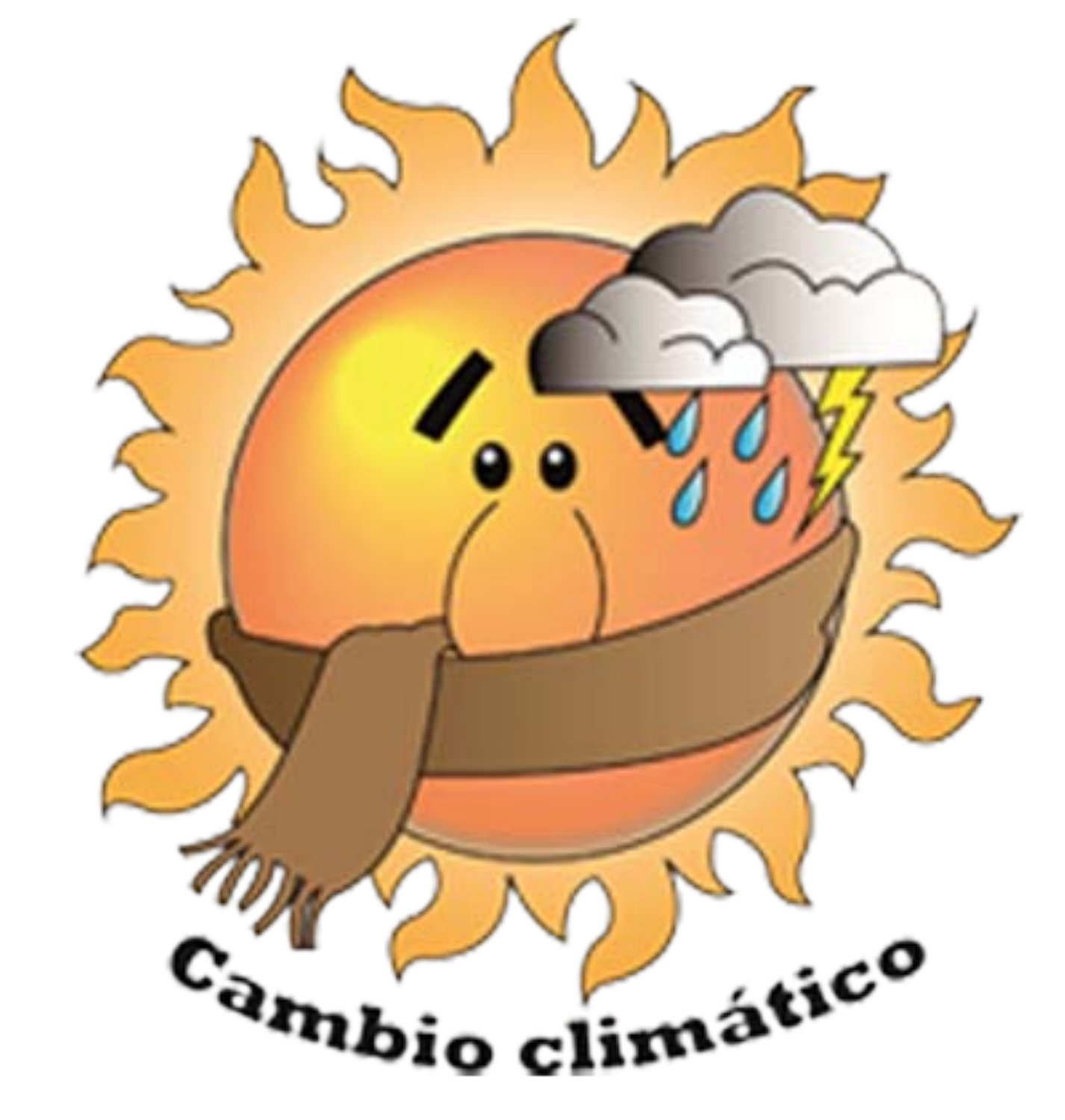## **VII International Exhibition of Graphic Humor - Lima 2014**

Dear colleagues and artists:

El Peru wears joy, creativity and art with the completion of the VII International Exhibition of Graphic Humor - Lima 2014

This event brings together representatives of different global gag cartoon, as in previous editions, raise awareness in society about the care of the environment through graphic works. The theme for this year is **CLIMATE CHANGE.** 

The opening of the international quality event will take place Thursday, September 4 with the traveling exhibition of the different graphic pieces. This exhibition will cover the most representative areas of the Peruvian capital and later cities within the country.

In addition, all the artists whose works are selected for the sample receive by post our official catalog, in which the various works forming part of the exhibition will be found.

The success of the International Exhibition of Graphic Humor, considered one of the most important art events in Latin America, is up to you.

## **ENTRY RULES**

#### Subject: "CLIMATE CHANGE"

1. The artist who wishes to participate in the VII International Exhibition of Graphic Humor - Lima 2014 shall send to the organizers their personal details (full name, address, contact number, address) accompanied by his work, a brief autobiographical and photography and / or caricature.

2. Contestants must adhere to the chosen theme for this sixth edition: "Climate Change".

3. The artist may submit two works from his personal archives. These may have been published and / or previously awarded.

4. The work must have a resolution of at least 300 dpi and a minimum size of A-4 (30 x 21 cm.)

5. The works, along with the required data must only be sent to official e-mail: [salonhumorperu@salonhumorperu.com](mailto:salonhumorperu@salonhumorperu.com)

6. The closing date is 30 June 2014.

7. The works received passing selection form the exhibition which is scheduled for Thursday September 4. 2014.

8. The artists whose works are selected will receive a copy of the Official Catalogue of Humor, which has published the different jobs received.

9. The artist allows the organizers to use his work for advertising pieces The Chart Show Humor required to promote the event (posters, t-shirts, press releases, etc.).

10. Upon registration, the artist accepts all the conditions laid down in the rules of the competition for the VII International Exhibition of Humor Graphic.